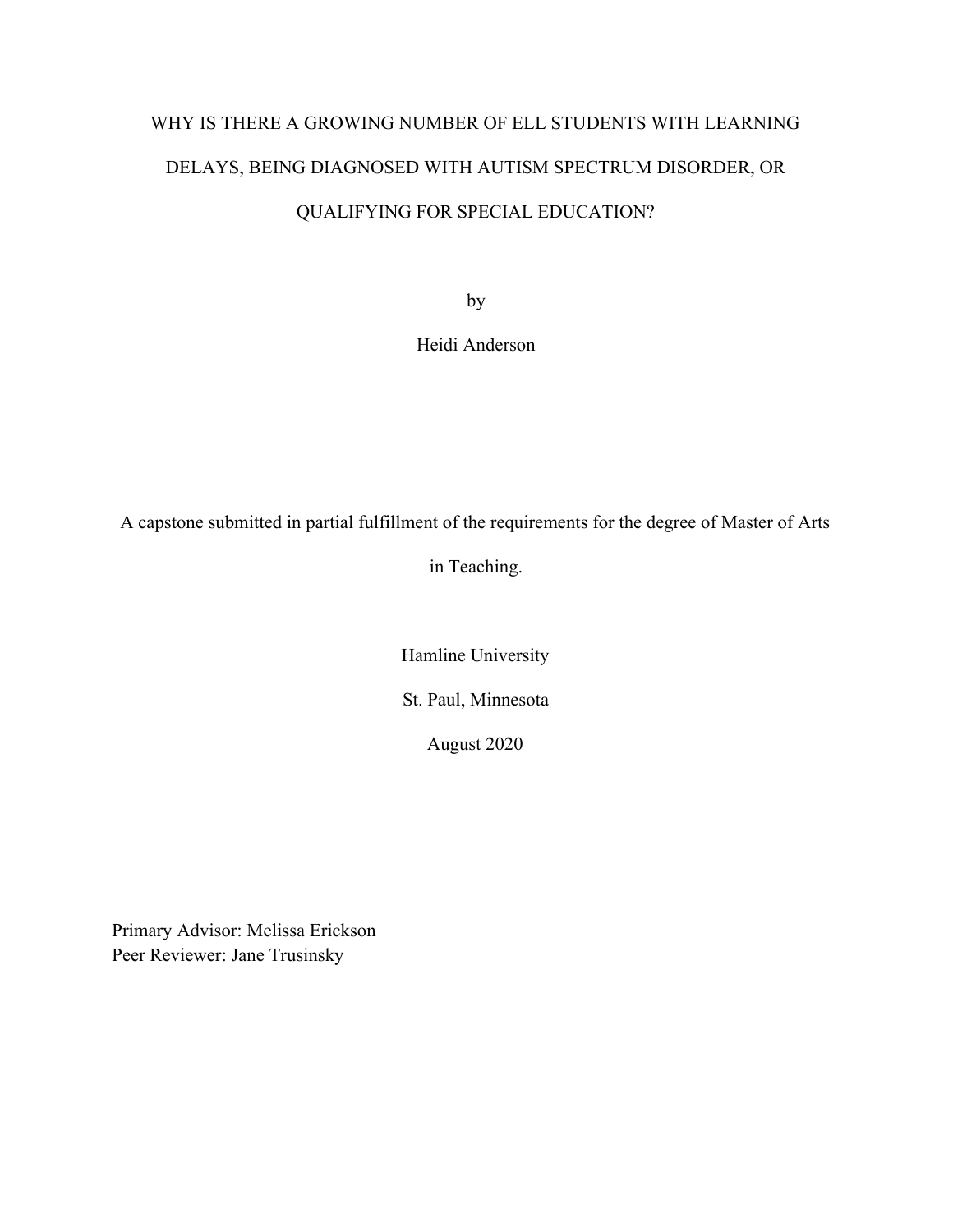# **Summary of Capstone Project**

The goal of my research and project is to explore the research question, *why is there a growing number of ELL students with learning delays, students being diagnosed with Autism Spectrum Disorder, or qualifying for Special Education*?

The project that I created as a result of my own classroom experiences and from the research done in the Chapter 2, is four one-hour professional development presentations. The goal of each professional development is to build on the knowledge and awareness on how cultural and language affects learning in each presentation. I have also designed them to be stand alone professional developments as well, but for overall effectiveness, participants should attend all four PDs in order. The first professional development presentation consists of a background of English language learners, the second professional development presentation discusses culture and identity, the third professional development presentation deals with trauma, and the fourth professional development presentation shows how English Language Learners and Special Education students have similaires in their academic needs, but their instructional needs are different.

These professional developments will be beneficial for any educator that teaches English Language Learners, and can benefit any school where English Language Learners are present. My goal is to present the professional development in an elementary K-12 school setting, specifically at the elementary school where I work.

The timeline for the professional development presentations will be given in one school year. The goal is to present one professional development each quarter. Starting with the first one in October, the next in January, the third March, and the last in May.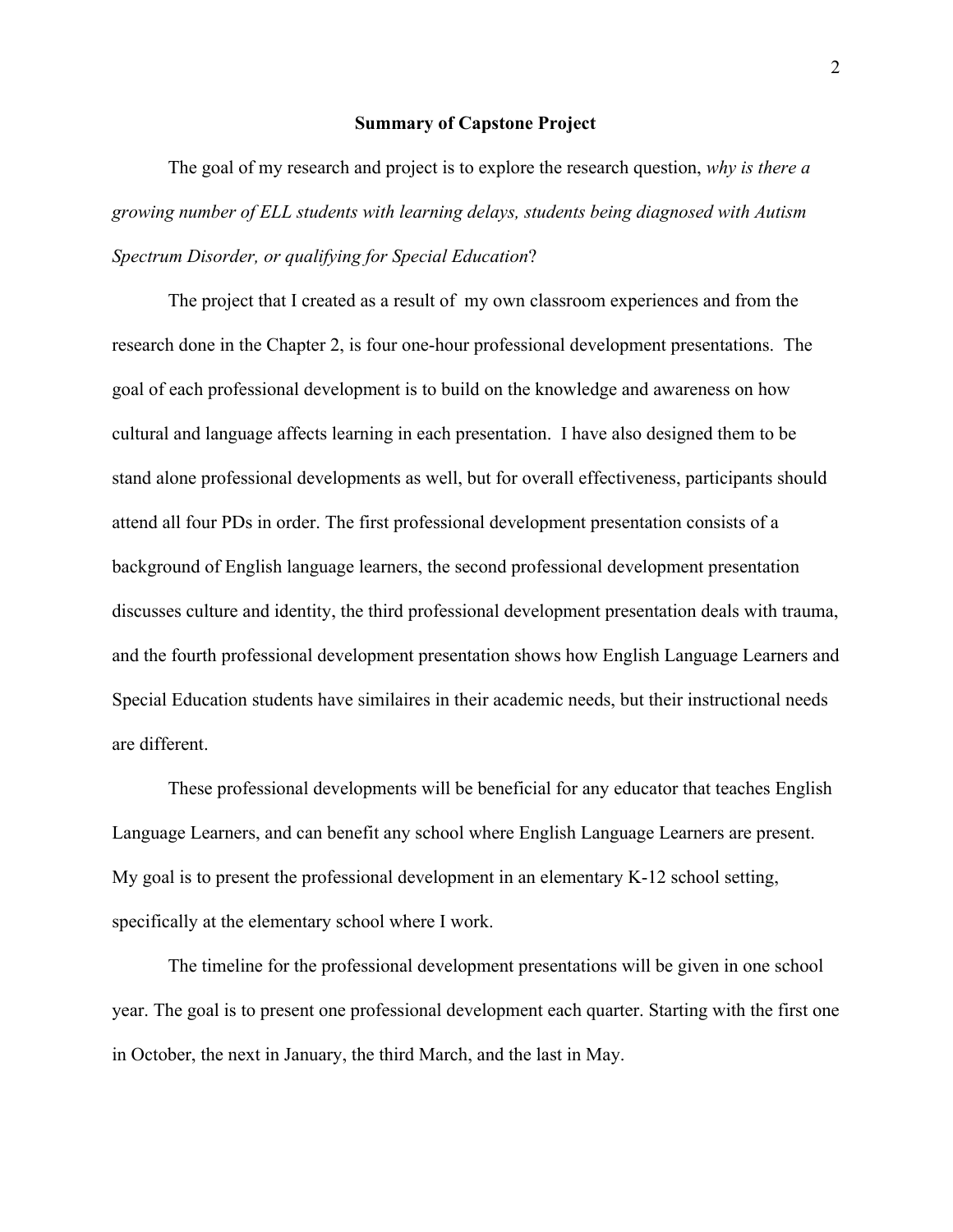The professional development project is meant to give teachers a better understanding, so that they don't assume additional services are needed. Instead it will give them awareness to evaluate their outlook, and find other opportunities to gauge academic success. These professional developments will help empower teachers to try a new way of teaching, instead of a new way of learning.

## **Overview of Each Professional Development Presentation**

## **Professional Development Presentation #1 English Language Learners**

This professional development is the first of four that I've created to build cultural awareness and linguistic awareness and to address the academic needs of English language learners. The outcomes and objectives of this PD are to learn about the background of English language learners, how Language 1 (L1) and Language 2 (L2) are learned, an overview of WIDA language proficiency levels, and an explanation of how to use *WIDA Can Do* descriptors in the classroom. The outcome will be to build more awareness of the resources that can be used to scaffold lesson objectives.

**Google Slides Title**

#### **Heidi Anderson - Capstone PD #1**

[Heidi Anderson - Capstone #1](https://docs.google.com/presentation/d/e/2PACX-1vT2J7KIBh4eG-29Bp_GAVhCSDzxTh2c0-TbNJTzQHiK1QnT1yXxBZR6wOdm3loXLssot2OqbckXsJAy/pub?start=false&loop=false&delayms=3000)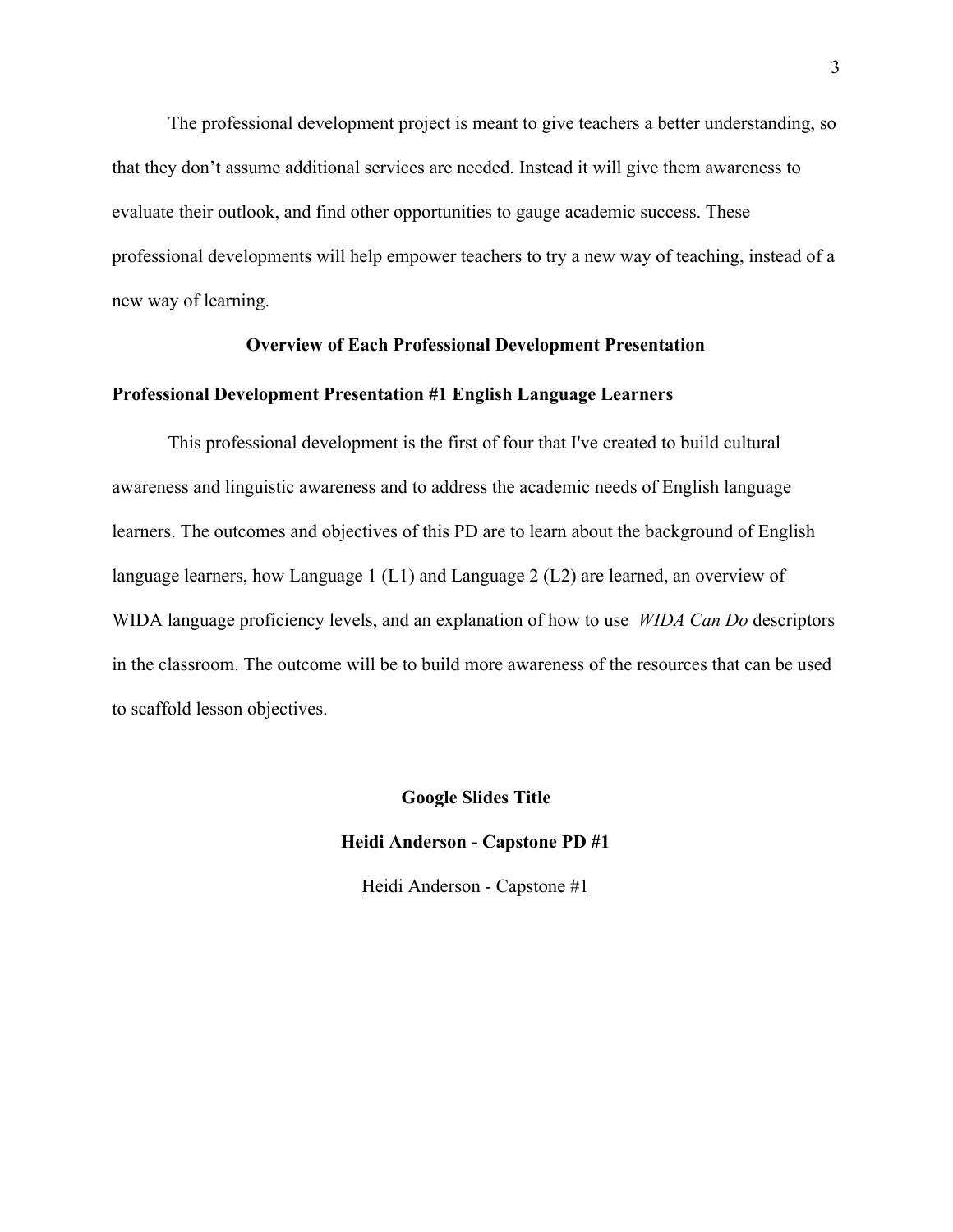# **Handout #1**

| BICS vs. CALP |                                                           |                                                                                          |
|---------------|-----------------------------------------------------------|------------------------------------------------------------------------------------------|
|               | <b>BASIC INTERPERSONAL</b><br><b>COMMUNICATION SKILLS</b> | <b>COGNITIVE ACADEMIC</b><br>LANGUAGE PROFICIENCY                                        |
|               | Informal                                                  | Formal                                                                                   |
|               | Concrete                                                  | Abstract                                                                                 |
|               | Language of the Playground, Dinner Table,                 | Language of the Classroom, Text Books, and                                               |
|               | and Bus                                                   | <b>Assessments</b>                                                                       |
|               | Predominantly Oral                                        | Oral and Written                                                                         |
|               | Tier   Words                                              | Tier 2 & 3 Words                                                                         |
|               | 3,000 Words or Less                                       | 100,000+ Words                                                                           |
|               | Short and Simple                                          | Long and Complex                                                                         |
|               | Commonly Contextualized                                   | Commonly Decontextualized                                                                |
|               | Can Be "Picked Up" Through Social                         | Must Be Explicitly Taught                                                                |
|               | Interactions                                              |                                                                                          |
|               | 1-3 Years to Develop                                      | 5-10 Years to Develop                                                                    |
|               |                                                           | Education and Balancing Reading & Language Learning by Mary Cappellini by 2000/2011/2011 |

# **Handout #2**

WIDA CAN DO Descriptors - <https://wida.wisc.edu/teach/can-do/descriptors>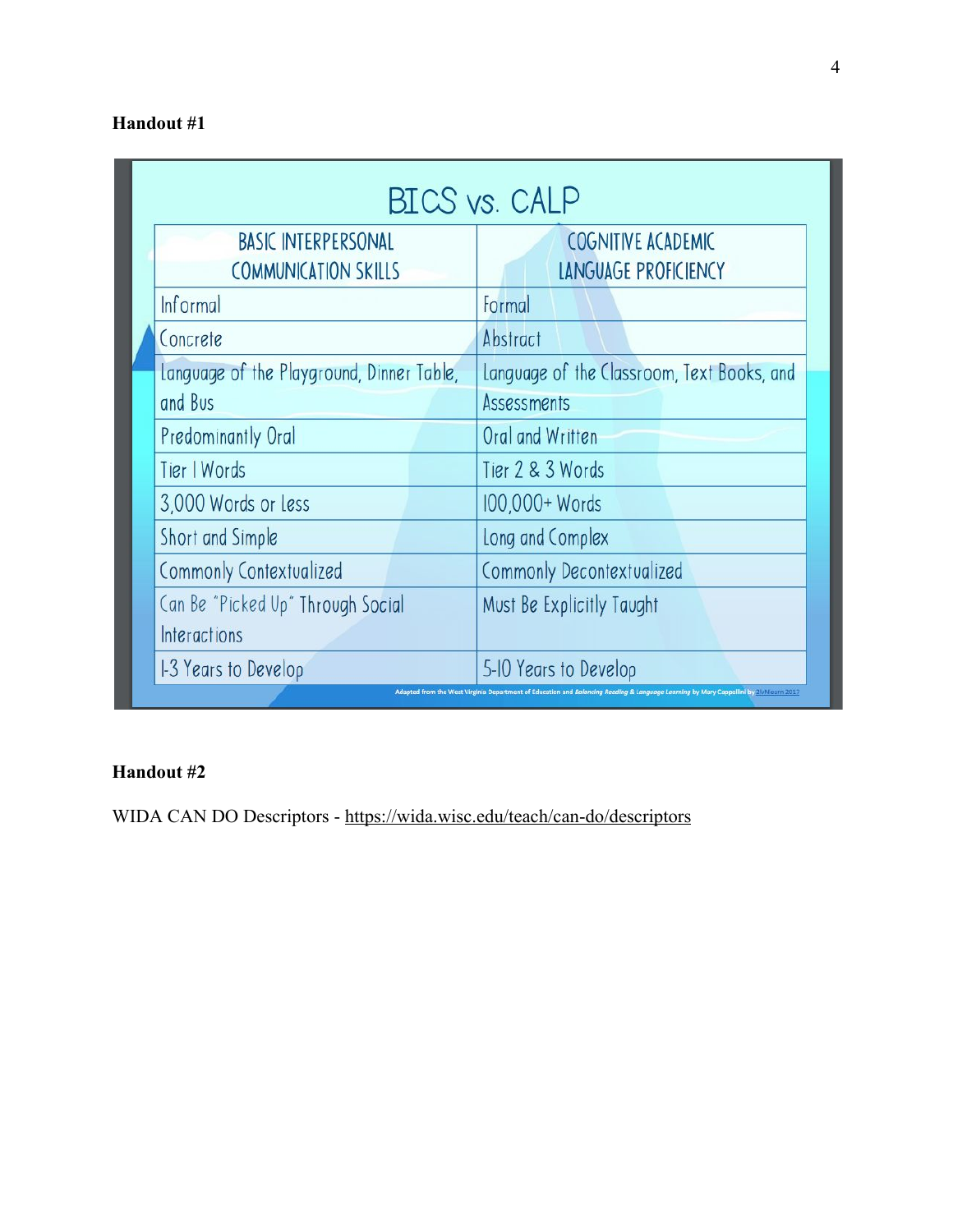#### **Professional Development Presentation #2 Culture and Identity**

The second professional development presentation will build cultural awareness and introduce Rings of Culture and the Cultural Iceberg. This PD will build awareness on how to define culture, and introduce the Rings of Culture. This will bring awareness to educators on how our Rings of Culture strongly influence how we think, believe, and behave, and in turn affects how we teach and learn. I will provide teachers time to reflect on their own identity to help build awareness that their own identity can affect how they teach. I will give an overview on how culture affects learning. The outcome will be to provide ways to ensure that all students have a safe learning environment where they feel respected, valued, and understood.

# **Google Slides Title**

#### **Heidi Anderson - Capstone PD #2**

[Heidi Anderson - Capstone PD #2](https://docs.google.com/presentation/d/e/2PACX-1vT-qCCQimi_6isJ6wDsnw90Jpp5ZZ2CbcvCZhxeqZnS9ehtayGFWK6bGrXCJkJPe_WwYv6zwQNnPT7H/pub?start=false&loop=false&delayms=3000)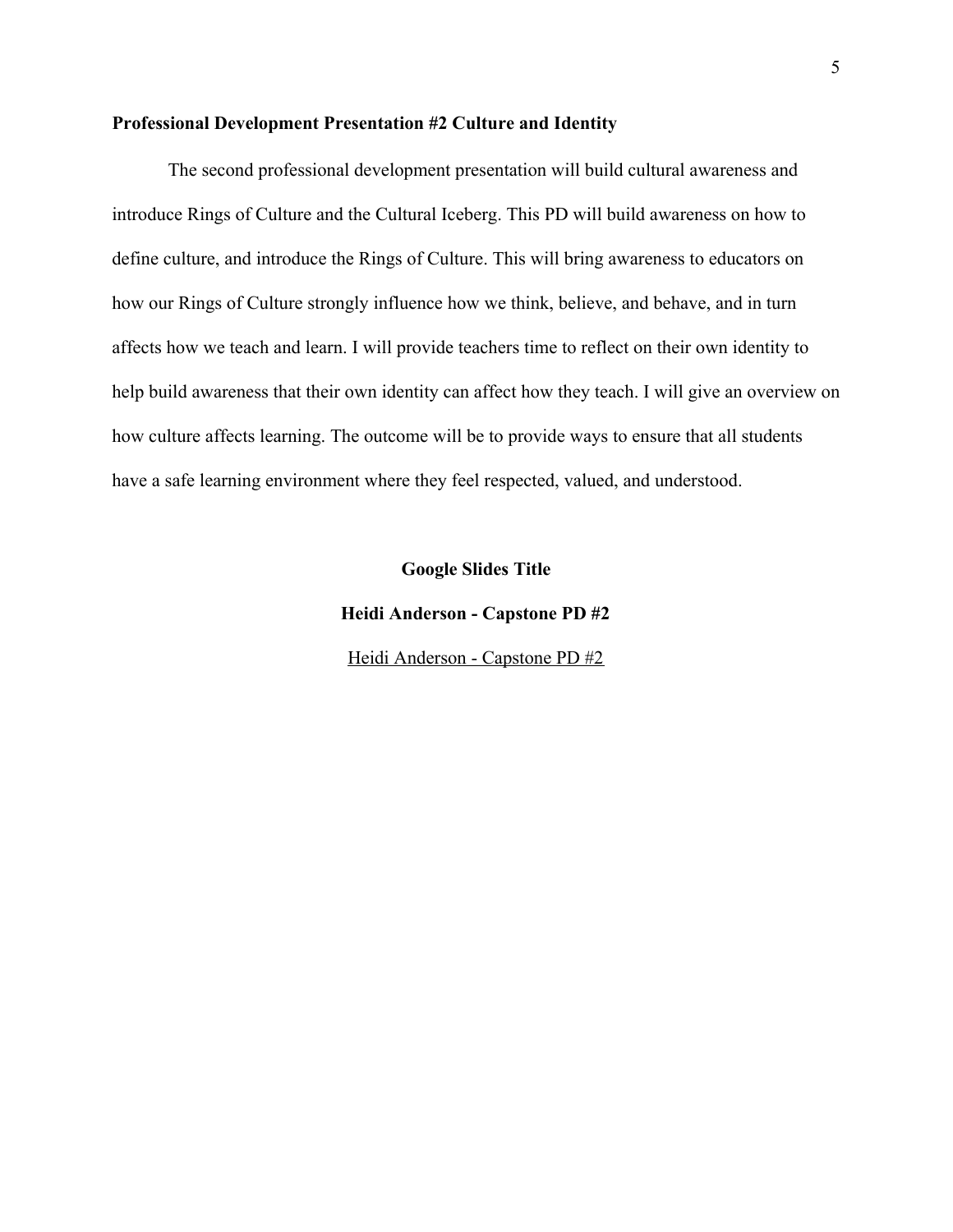# **Handout #1**

# **Rings of Culture Survey**

CLR believes in creating instruction that aligns with our students' different rings of culture so that school provides a sense of "home" for all students. Let's reflect on our own *Rings of Culture* to better understand others. (Culturally Responsive Minds, 2020)



These questions that relate to the visual above may help you dig a little deeper into things that you may not even realize you have learned at home. The intention is to gather information to understand the impact of our Rings of Culture, not to delve in your personal business. Please take some time to answer and reflect on the questions below:

- 1. What did/does your family like to do together?
- 2. When your family is having a conversation, is it quiet and calm where people take turns talking or is it animated with lots of jumping in to make your point? Or some other kind of way? What do you like or not like about how your family communicates?
- 3. According to your family, what does it mean to be "respectful" to others? If it depends on the person/situation, describe the general idea as well as the differences.
- 4. If I was invited into your home, what greeting would your family use to welcome me in words and/or in action? Is it the same or different for when we said goodbye?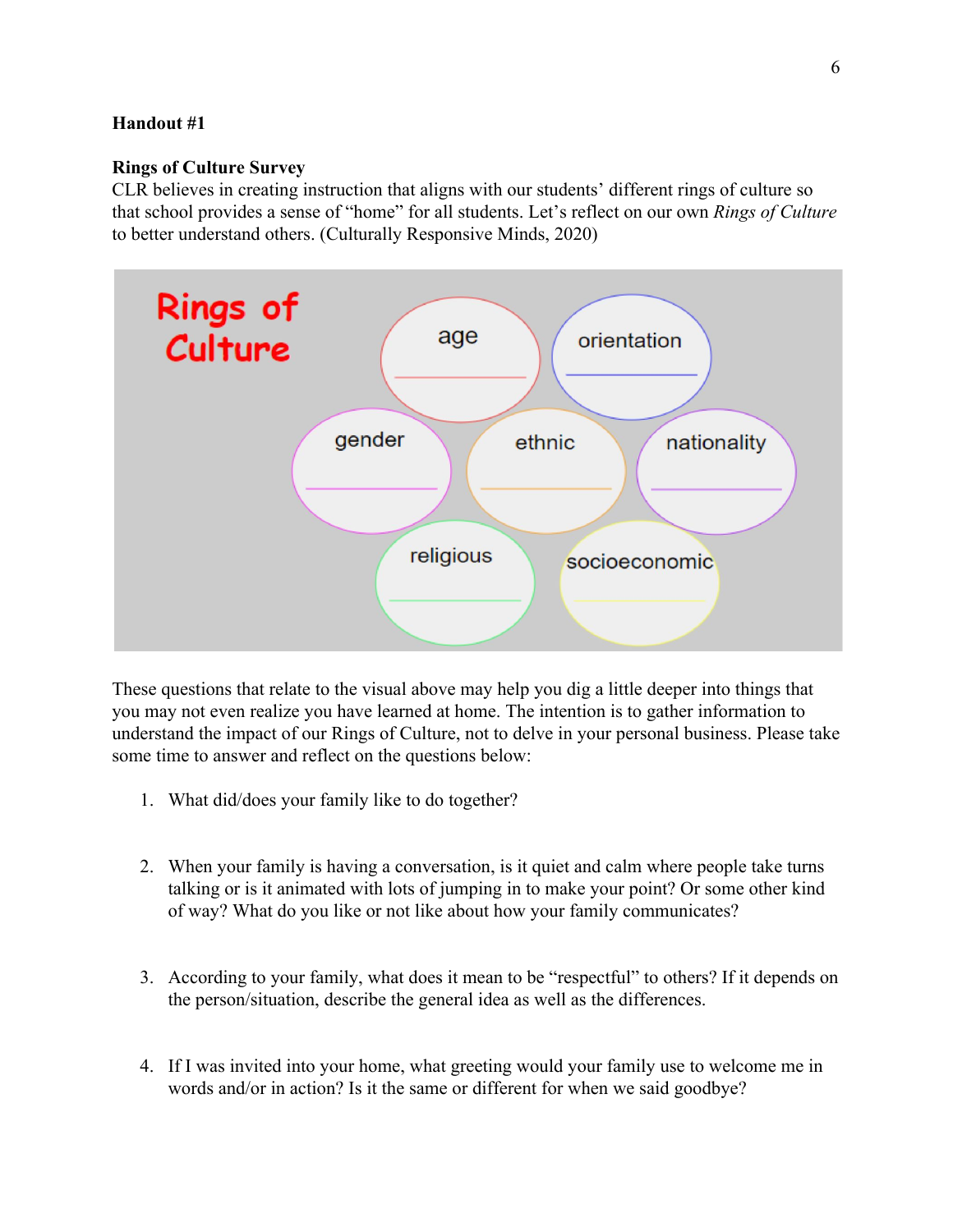- 5. When you see family members you don't live with, how do you greet each other in words and/or in action?
- 6. When you see your friends in the hallway, how do you greet each other in words and/or action?
- 7. What does a typical Sunday morning look like for you?
- 8. If you attend or used to attend a place of worship, which was it? What did you enjoy most about it?
- 9. What's your favorite thing to do with friends? Why do you enjoy that so much?
- 10. What are a couple of your favorite songs? What about those songs make them your favorites?
- 11. Do you prefer a gathering of just a couple close friends or a gathering of a lot of people? Why is that?
- 12. Do you prefer activities that are spontaneous or planned? Why is that?
- 13. Do you prefer getting to make your own decisions or having someone tell you what to do? Why is that?
- 14. Look back at the rings of culture. Each of these rings represent a set of norms, traditions, and behaviors that impact the way you interact with the world. Which ring(s) of culture do you feel are the strongest in your life as far as their impact on what you do and how you do it?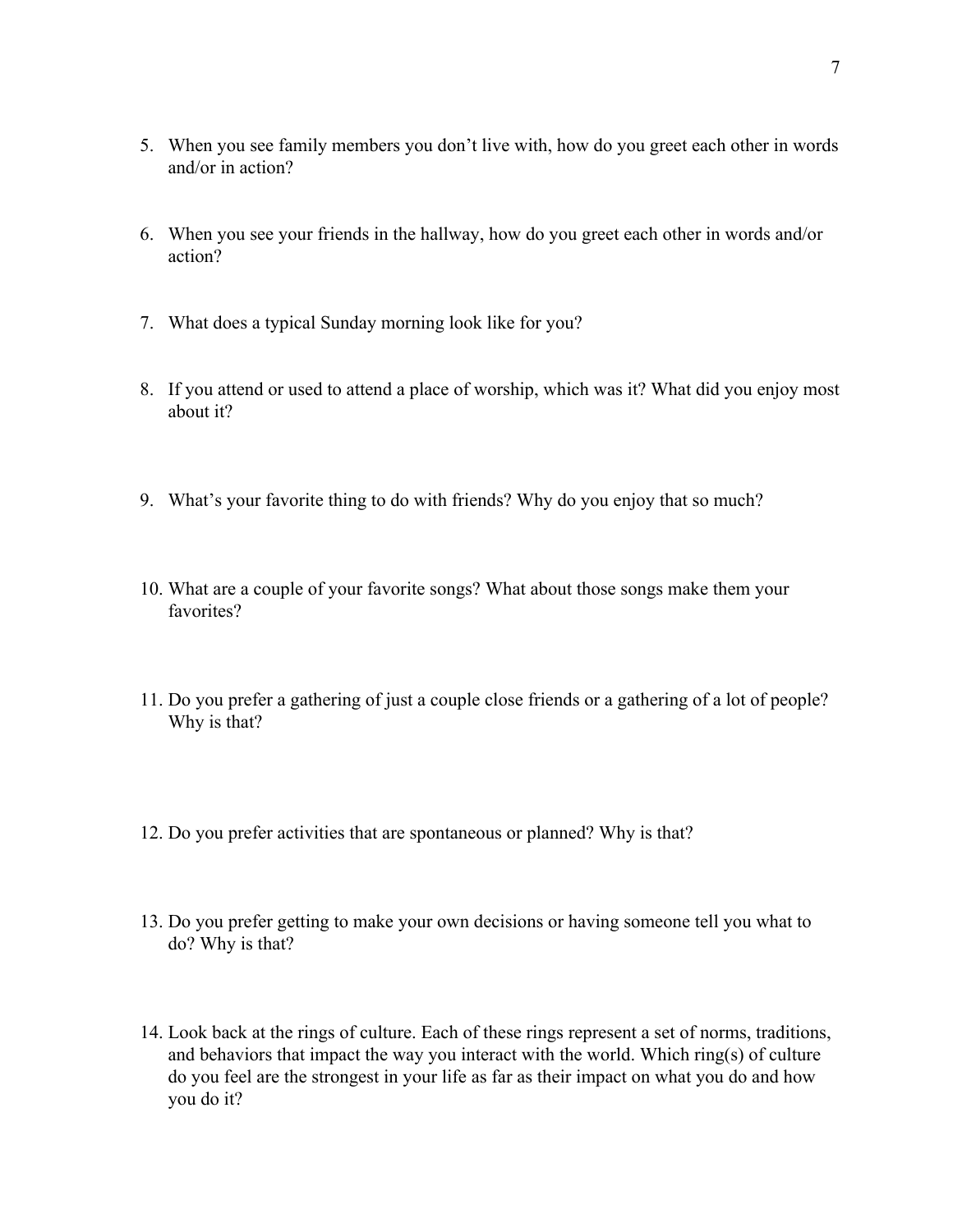# **Handout #2**



Hall, E. T. (1976, 1989). Beyond Culture. NY: Anchor Books Editions. **Handout #3** The 21st century teacher: a cultural perspective. [https://link-gale-com.ezproxy.hamline.edu/apps/doc/A300980621/PROF?u=clic\\_hamline&sid=P](https://link-gale-com.ezproxy.hamline.edu/apps/doc/A300980621/PROF?u=clic_hamline&sid=PROF&xid=1c03ada3) [ROF&xid=1c03ada3](https://link-gale-com.ezproxy.hamline.edu/apps/doc/A300980621/PROF?u=clic_hamline&sid=PROF&xid=1c03ada3)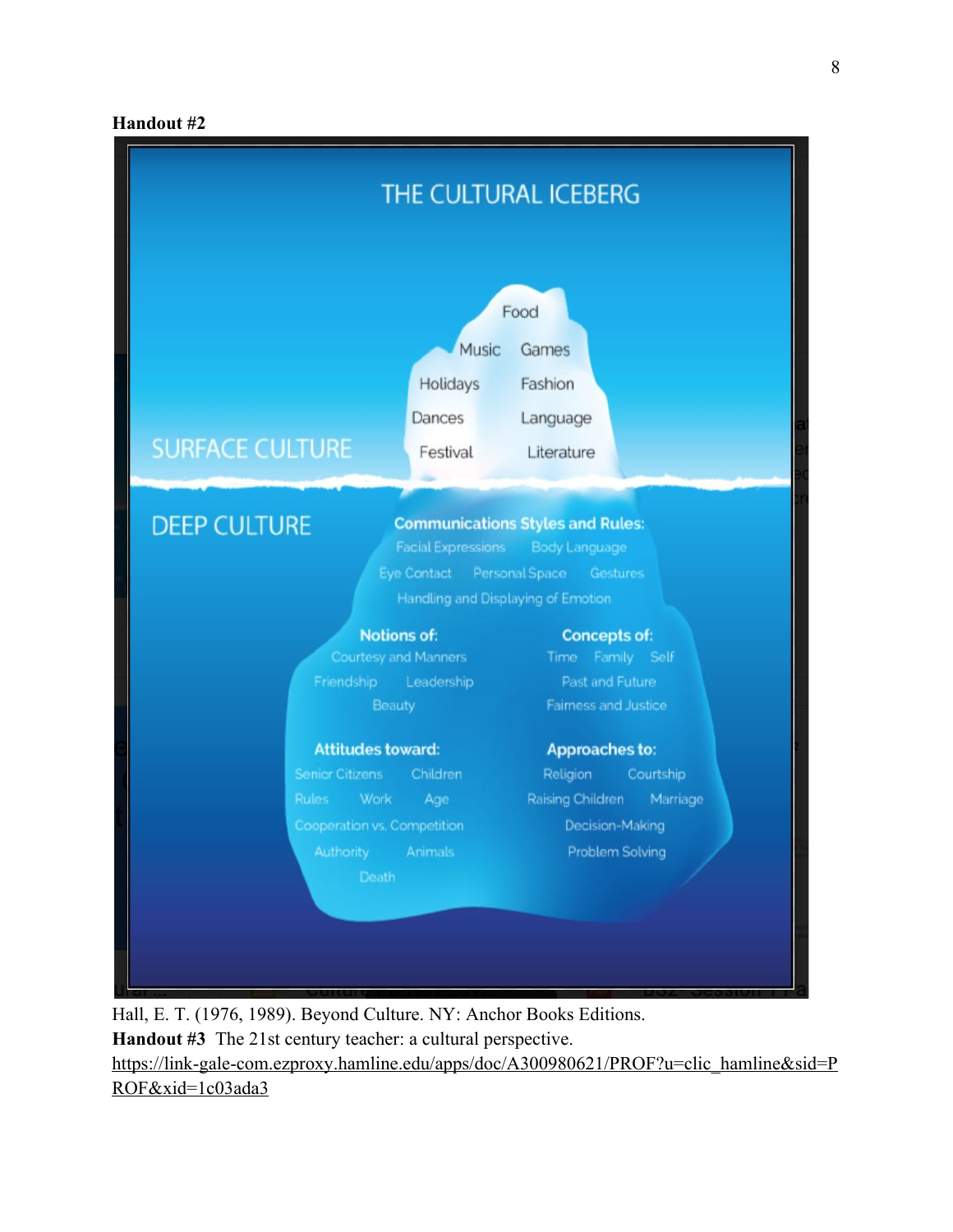#### **Professional Development Presentation #3 Trauma**

The outcomes and objectives of this PD is to learn about students' relation to Maslow's hierarchy before they can access Bloom's taxonomy. Participants will be given information to help understand the difference between first, second and third generation immigrants. I will provide information on different types of trauma. I will discuss the different types of immigrants, and provide background on how their immigration stories may have caused trauma or adverse traumatic experiences, such as experiences of refugees. The outcome will be to provide strategies to help build relations with students, and to reflect on what they as teachers are already doing and what they still need to do to be able to understand trauma that their students may be enduring.

The icebreaker for this PD will have Participants will read one of three different scenarios about a student's background. These scenarios of students come directly from the Capstone Chapter 1, who may be suffering from trauma or generational trauma. Each table will give feedback on their senario to share with the group. Feedback will be recorded on Chart Paper by a volunteer. There will be four questions for each group to consider after they read the scenarios.

- How would you feel if you were this student?
- How would these life experiences impact your perception of school?
- What would you do to get what you want or need?
- Are the students basic and psychological needs being met now?

# **Google Slides Title**

#### **Heidi Anderson - Capstone PD #3**

[Heidi Anderson - Capstone PD #3](https://docs.google.com/presentation/d/e/2PACX-1vShD7-wKZypAz7mLSeoUGqLeq1fJcKdb_3tmf60Rg7-Je6ptyUvg2emkF0rUqJAe_OSMkUXLTH53Ins/pub?start=false&loop=false&delayms=3000)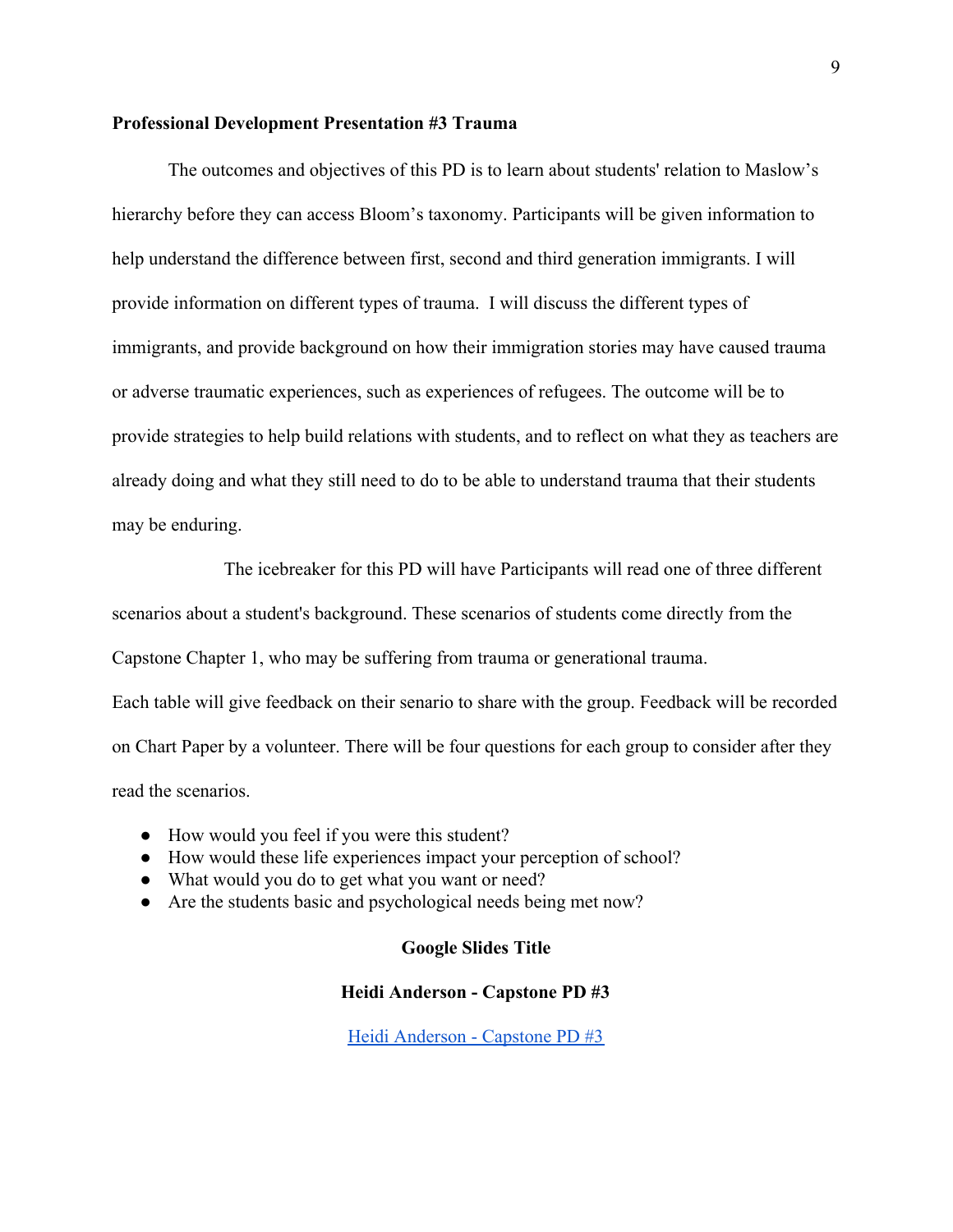## **SCENARIOS**

#### **Scenario #1**

The first student is a kindergartener that I will call Rosa, this is a pseudonym. She is from the Hmong culture, and she was born in America. Her parents say that she has only spoken English, but she hears Hmong and English languages spoken in her home and has since birth. She lives in a home with her parents, siblings, grandparents, aunt, uncle and cousins. All the adults in teh family speak Hmong to each other. Her grandparents were first generation Hmong refugees. Her teacher is recommending special education services, because she is behind other kindergarteners in reading, writing, letter recognition, and overall social emotional skills.

#### **Scenario #2**

The second student is a first grader, I will call him Dan, this is a pseudonym. Dan is from China, he has been in America for five months. Dan is what is considered a satellite baby where he was raised by his grandparents in China yet his parents and older sibling lived in America (Wang, 2016). He has not been living with or raised by his parents for 5 years. His adjustment to the USA is not only related to language and school, but also to his parents and a sibling that he hasn't lived with since he was a baby. Dan has entered our school year with very limited English. Dan has not adjusted well to social interactions with his classmates. He does not understand classroom organization or classroom procedures. Dan will engage in some activities, yet often he is looking at books in a corner or by himself at a table. His language proficiency is improving a little bit as he understands and recognizes the letters, letter sounds, and he is beginning to recognize a few sight words. He is beginning to read Level A books. He can count, and knows his numbers up to one hundred. He is learning the names of food, colors, and basic classroom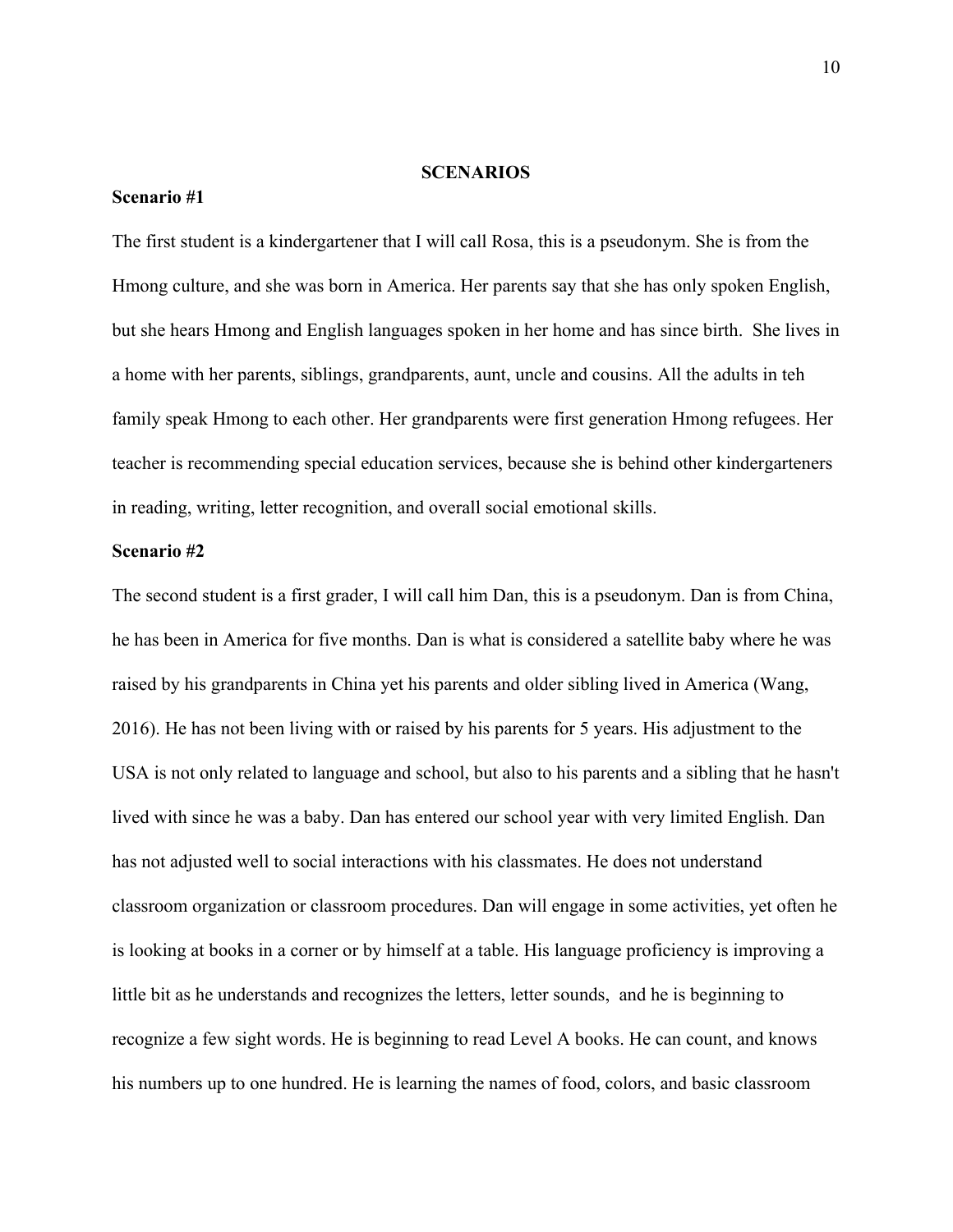objects. His teacher is recommending evaluation for a learning delay or a diagnosis of educational ASD, due to his lack of attention to classroom procedures, as he does not follow what his classmates do, nor does he engage in any academics.

# **Scenario #3**

This third student is a third grader from Kenya, I will call him Jon, this is a pseudonym. Jon has been in America for 11 months. His first languages were Kisii and British English. Jon is considered a student with limited or interrupted formal education (SLIFE). He was placed in an orphanage at the age of five when his mother passed away, and lived there for over a year, with his younger brother. He came to America in the spring of second grade after he was adopted by his uncle and aunt. Jon speaks English and understands English for social and instructional purposes. Jon can orally communicate in content academics when given information orally. Jon is at least two years behind grade level in math, reading, and writing. He is progressing in reading and writing proficiency, yet is still behind his grade level peers.

## **Handout #1**

WIDA - SLIFE: Students with Limited or Interrupted Formal Education <https://wida.wisc.edu/sites/default/files/resource/FocusOn-SLIFE.pdf>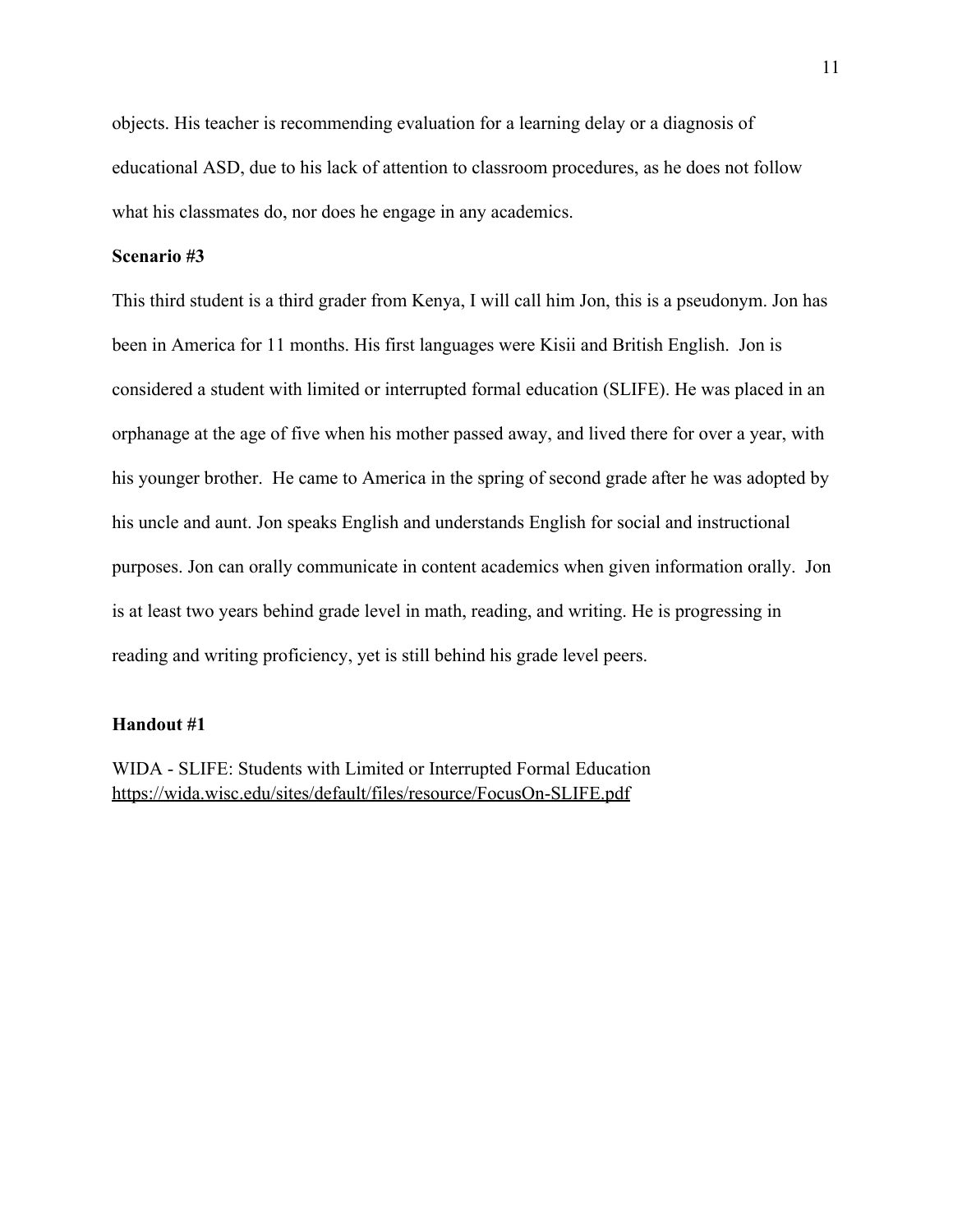# **Professional Development Presentation #4 English Language Learners in Special Education**

The fourth professional development presentation will educate educators on the criteria used for assessments, the qualifications that are required to receive special education services, or ASD diagnosis, and I will give information on how these assessments show bias. The PD will also look at the similarities in ELL academic needs and SPED academic needs. This will shed light on why there needs to be better increased awareness on what ELLs need socially, emotionally, and academically in order to have success in the classroom. This final PD will also provide participants with a checklist supported by the Minnesota Department of Education on assessing ELLs for learning delays.

## **Google Slides Title**

# **Heidi Anderson - Capstone PD #4**

[Heidi Anderson - Capstone PD #4](https://docs.google.com/presentation/d/e/2PACX-1vQHDIp7wrZptEGvV0J7iI7_Fz7DlHO-itwOvmJyqFieUiBPIg6iXN0bHei5YYrgnJYYql1TBLMHzCCN/pub?start=false&loop=false&delayms=3000)

# **Handout #1**

Minnesota Department of Education - English Learner Disability Resources - Chapter 6 <https://education.mn.gov/MDE/dse/sped/div/el/MDE087755>

## **Handout #2**

Department Of Education - Tools and Resources for Addressing English Learners with **Disabilities** <https://www2.ed.gov/about/offices/list/oela/english-learner-toolkit/chap6.pdf>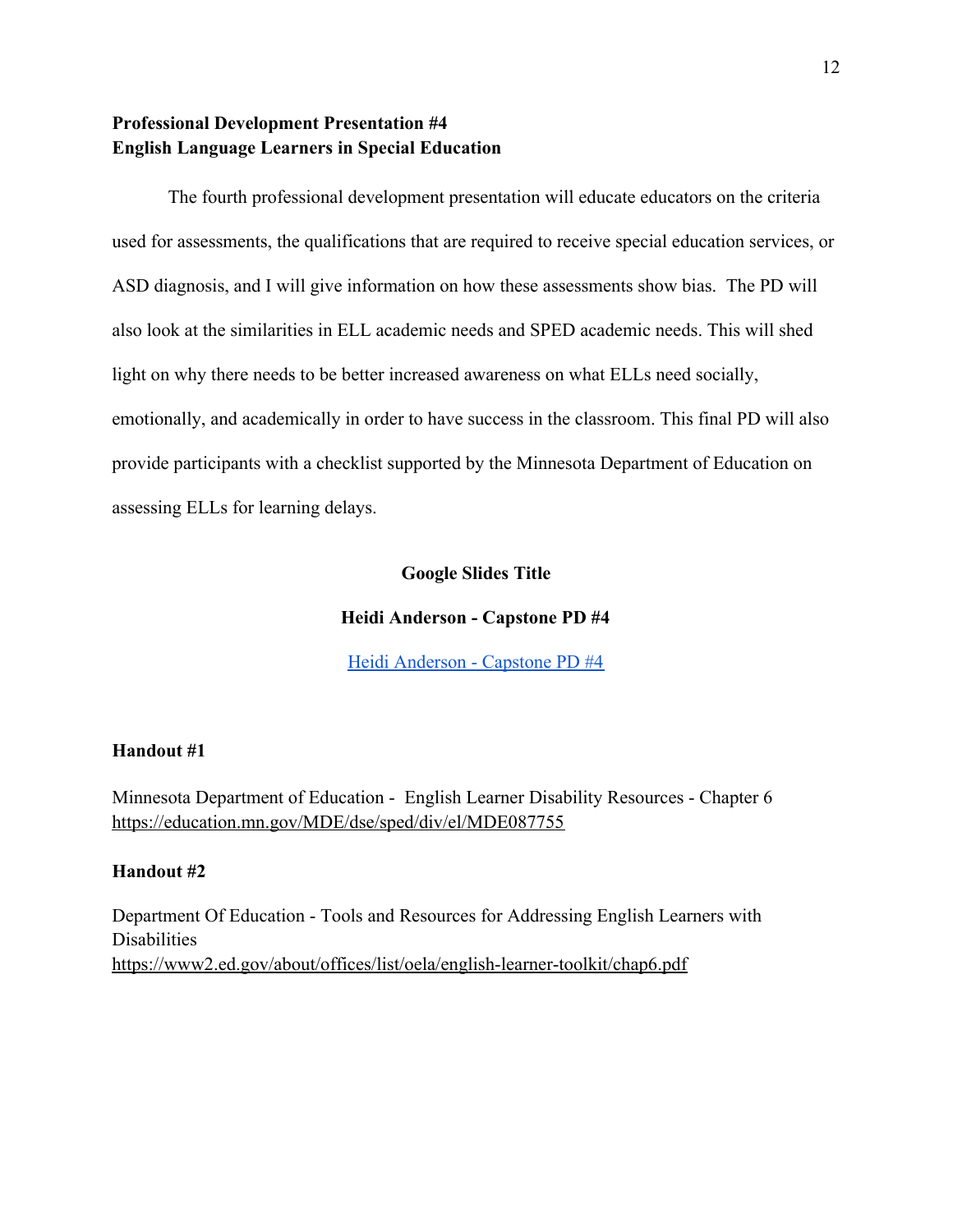#### References

- Andorra Bruno, Refugee Admissions and Resettlement Policy (Washington, DC: Congressional Research Service, Updated December 18, 2018), https://fas.org/sgp/crs/misc/RL31269.pdf.
- Artiles, A. J., Rueda, R., Salazar, J. J., & Higareda, I. (2005). Within-group diversity in minority disproportionate representation: English language learners in urban school districts. *Exceptional Children, 71*(3), 283-300. http://educationforall. lmu.edu/speakerdocs/Artiles\_etal\_EC.pdf
- Calder, M. "*Innovative Policies and Practices for Developing Teachers to Work with English Language Learners*", Powerpoint Presentation, Slide 12. As presented at the Educational Testing Service's 2008 English-Language Learners Symposium (ETS-sponsored).
- Carlson, Lisa, "Strategies For Educators: Teaching Recently Arrived English Learners Who Have Experienced Trauma" (2018). School of Education Student Capstone Projects. 248[.l](https://www.simplypsychology.org/maslow.html)
- Cappenilli. M. (2005.) *Balancing reading & language learning : a resource for teaching English language learners, K-5.* Stenhouse Publishers
- Colorin Colorado. (2019). *Over-identification: Why ELLs may be referred to special education toosoon.*https://www.colorincolorado.org/video/over-identification-why-ells-may-be-refe rred-special-education-too-soon
- Culturally Responsive Minds. (2020). Rings of culture.

[https://www.culturallyresponsiveminds.com](https://www.culturallyresponsiveminds.com/)

Cummins, J. (2008). *BICS and CALP: Empirical and theoretical status of the distinction.* Education Week. (2018).*Differentiating instruction: It's not as hard as you think.*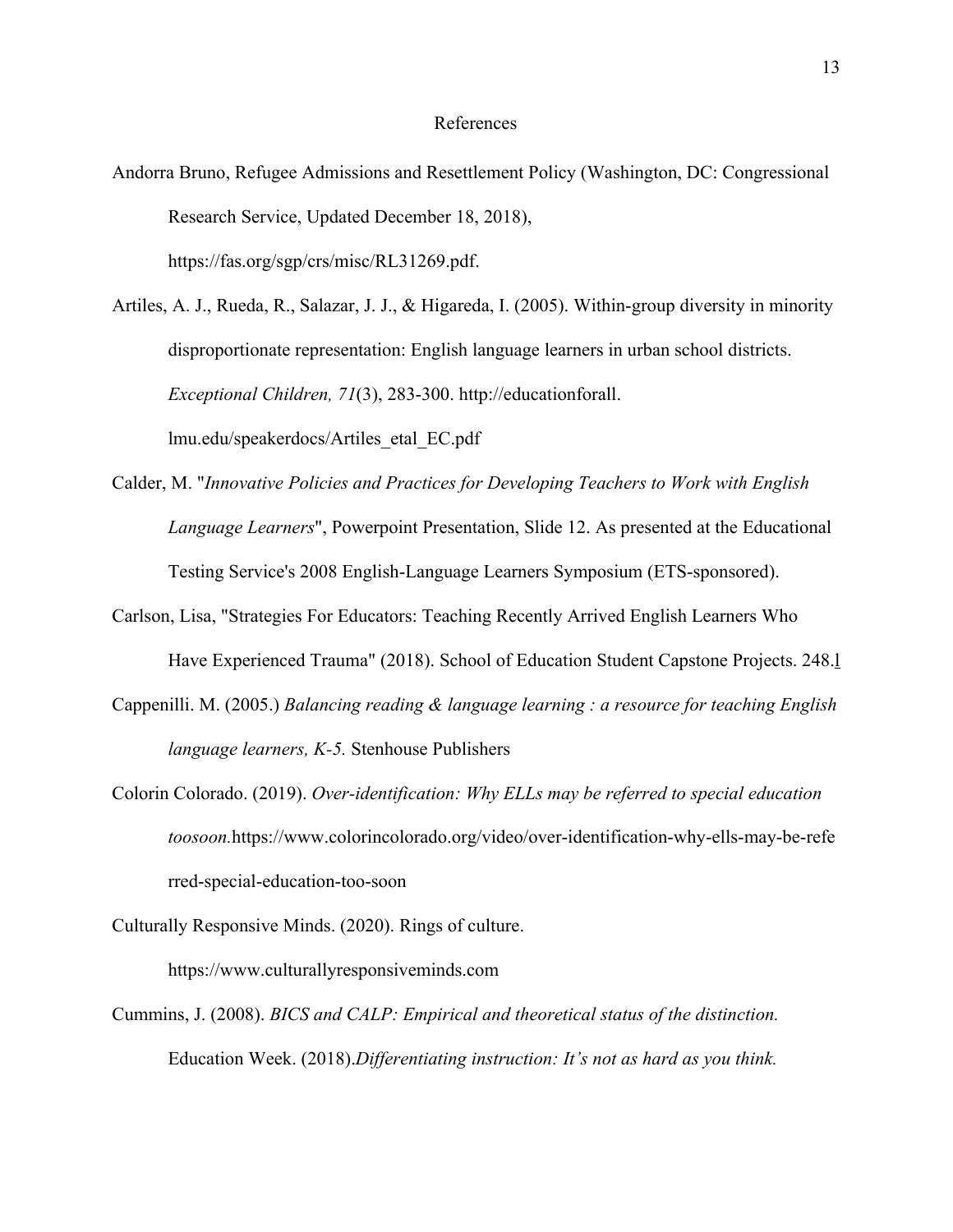https://www.youtube.com/watch?v=h7-D3gi2lL8&feature=youtu.be

- Danson. E., (2019) *What are some common signs that a child has special needs?.* <https://www.ourkids.net/school/special-needs-signs>
- Department of Education. (2016). *Tools and resources for addressing english learners with disabilities*.<https://www2.ed.gov/about/offices/list/oela/english-learner-toolkit/chap6.pdf>
- DiCerbo, P. & Loop, C. "Interrupted Formal Schooling." National Clearinghouse for English Language Acquisition Toolkit. 2003. <http://www.ncela.gwu.edu/practice/itc/ifsinfo.html>
- Fontes, L. A. (2010). Interviewing immigrant children for suspected child maltreatment. *The Journal of Psychiatry & Law, 38*(3), 283-305. 10.1177/009318531003800304 Retrieved from http://journals.sagepub.com/doi/full/10.1177/009318531003800304
- The Glossary of Education Reform. (2013). English Language Learn*er.* <https://www.edglossary.org/english-language-learner/>
- Grzadzinski, R., Huerta, M. & Lord, C. DSM-5 and autism spectrum disorders (ASDs): an opportunity for identifying ASD subtypes. *Molecular Autism 4, 12* (2013). <https://doi.org/10.1186/2040-2392-4-12>
- Hall, E. T. (1976, 1989). Beyond Culture. NY: Anchor Books Editions
- Hamayan, E., Marler, B., Sanchez-Lopez, C., and Damico, J. (2013)*. Special Education Considerations for English Language Learners. Philadelphia: Caslon Publishing.*

Help Me Grow. *(2019). 5-Year child developmental milestones*

http://helpmegrowmn.org/HMG/DevelopMilestone/5Years/index.html

Hollie, S. (2012). *Culturally and linguistically responsive teaching and learning.* Shell Education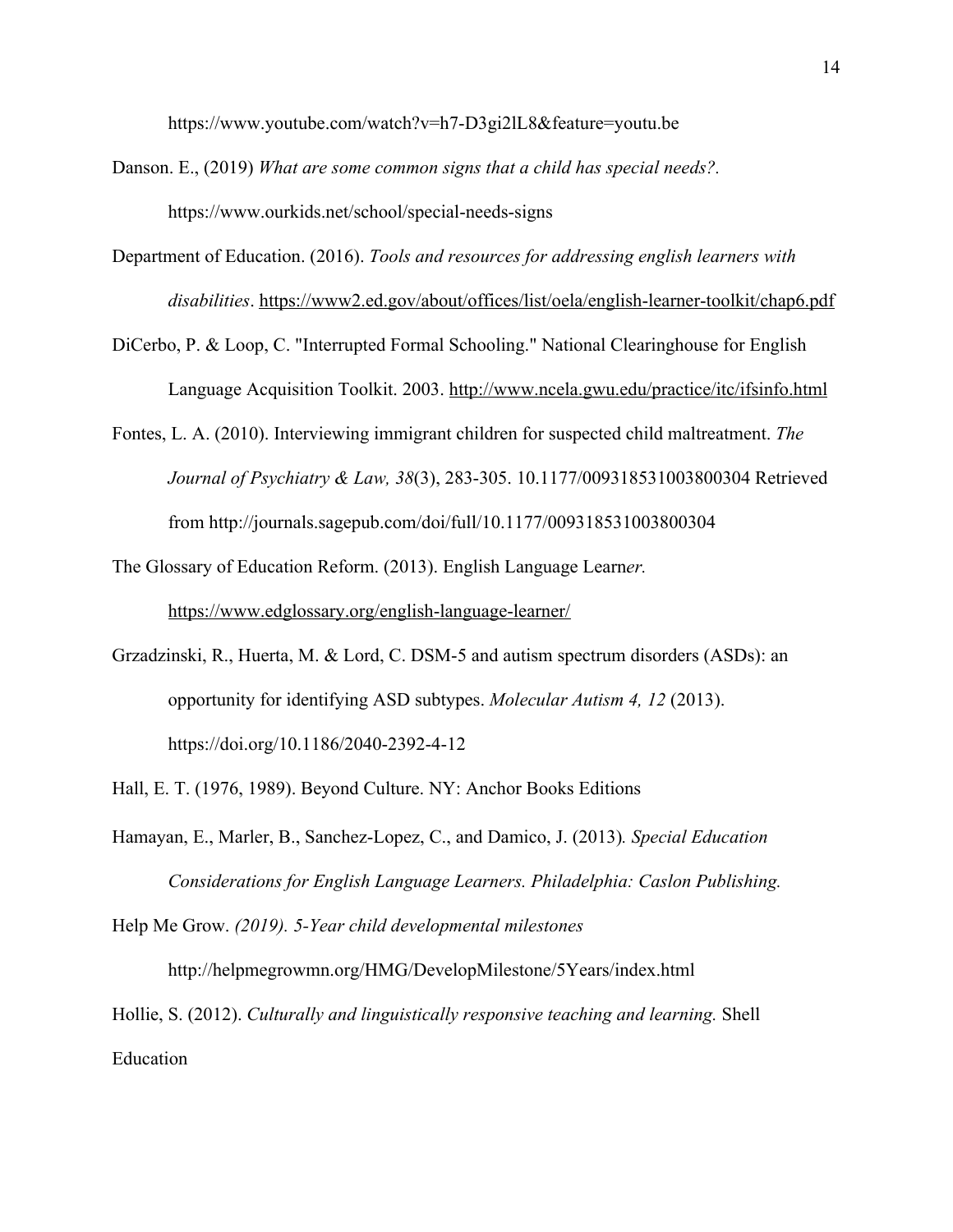Malcom. U. (2019). *Schools for kids with Language Processing Disorders (LPD).* <https://www.ourkids.net/school/language-processing-disorder-schools>

Mcloud. S. (2020). Maslow's hierarchy of needs.

[https://www.simplypsychology.org/maslow.htm](https://www.simplypsychology.org/maslow.html)

[http://www.ets.org/Media/Conferences\\_and\\_Events/pdf/ELLsympsium/Calderon.pdf](http://www.ets.org/Media/Conferences_and_Events/pdf/ELLsympsium/Calderon.pdf)

Merriam-Webster. (n.d.). Culture [Def. 1 & 2]. *In Merriam-Webster.com dictionary.*

Retrieved March 15, 2020, from [https](https://www.merriam-webster.com/dictionary/culture)://www.merriam-webster.com/dictionary/culture

- Sánchez, M. T., Parker, C., Akbayin, B., & McTigue, A. (2010). *Processes and challenges in identifying learning disabilities among students who are English language learners in three New York State districts* (Issues & Answers Report, REL 2010–No. 085). Washington, DC:
- US Department of Education. (2020). *Schools' civil rights obligations to English learner students and limited English proficient parents.*

<https://www2.ed.gov/about/offices/list/ocr/letters/colleague-el-201501.pdf>

- Vang, C. (2005). Hmong-American students still face multiple challenges in public schools. *Multicultural Education, 13*(1), 27-35.
- Vang, F. (2015). *Barriers that impact Hmong students in post-secondary education*. Retrieved from Sophia, the St. Catherine University repository website: https://sophia.stkate.edu/msw\_papers/531
- Wang, H. (2016). NPREd. *Born in the U.S., raised in China: 'Satellite Babies' have a hard time coming home.*

https://www.npr.org/sections/ed/2016/10/13/492860463/born-in-the-u-s-raised-in-china-s